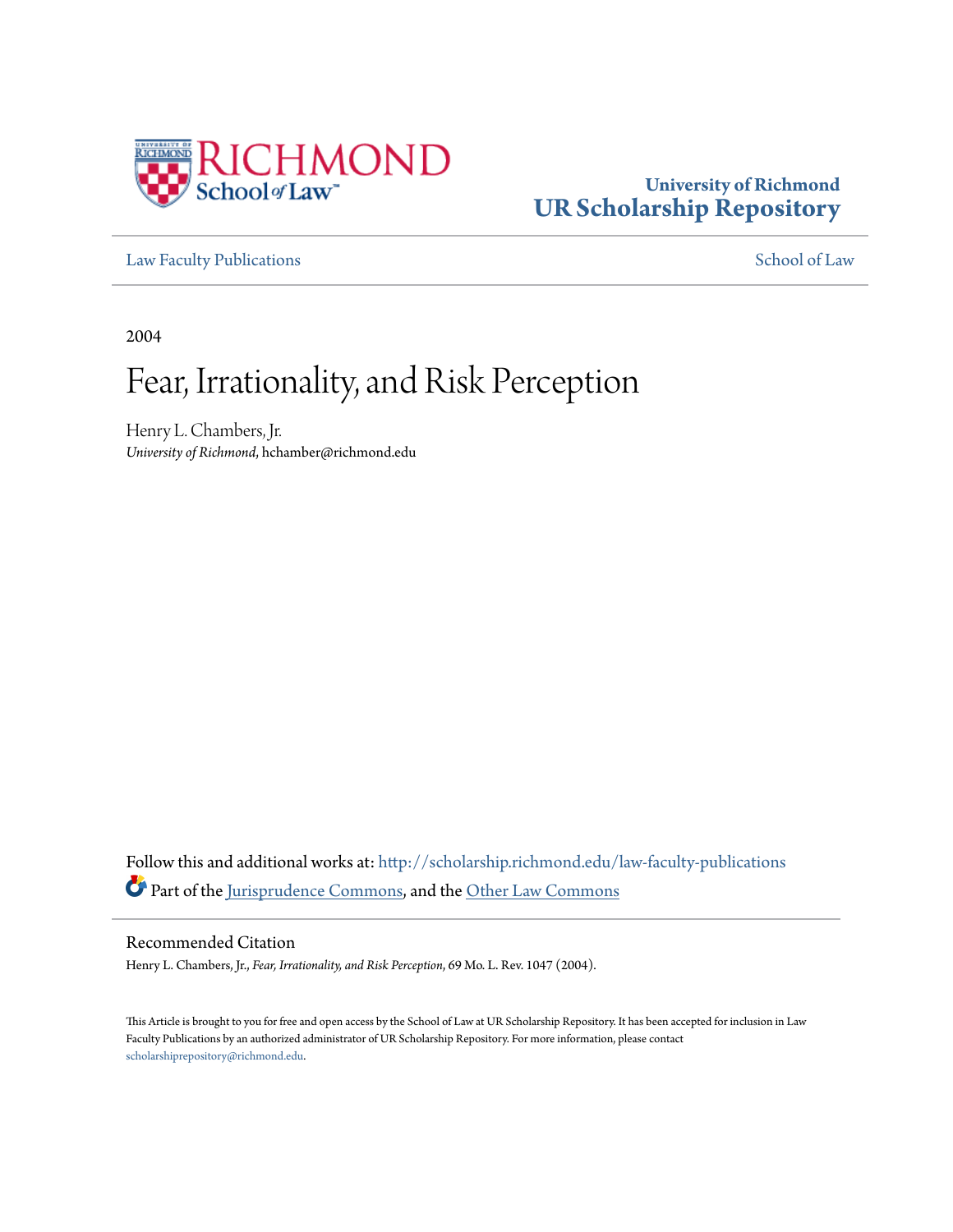## **Fear, Irrationality, and Risk Perception**

*Henry L. Chambers, Jr.* •

This brief commentary makes two points.<sup>1</sup> The first is that fear can play multiple roles in any decision-making process. The second is that accurately determining whether reactions to fear are irrational is a complex task. Though neither point necessarily requires that symposium participants abandon their positions, together they suggest that extreme care is necessary in developing policy prescriptions based on the claim that fear can trigger irrationality.

#### I. FORMS OF FEAR

Many papers in this symposium treat fear as a precursor to irrational risk perception.<sup>2</sup> If fear is only defined in that manner, its effect may appear limited to distorting thought processes and decision making. However, if fear is considered to be related more generally to thrill, danger, and uncertainty about the unknown, its effects can be neutral or positive.<sup>3</sup> When viewed broadly, fear can serve at least three different functions. Fear can be a commodity, fear can focus thoughts, or fear can trigger action.

#### *A. Fear as Commodity*

In carefully packaged forms, fear can be bought and sold like a commodity.4 For example, people will pay to ride roller coasters and other "thrill rides" that are supposed to evoke fear. However, it is unclear why a roller coaster should trigger fear. Surely the fear does not stem from the belief that the rider might be injured as a result of the roller coaster's crash or malfunction. If that were a real concern, few likely would ride. Though some have

3. *See* Rachel F. Moran, *Fear: A Story in Three Parts,* 69 Mo. L. REv. 1013 (2004) (providing various explanations of fear's effects).

<sup>\*</sup> Professor of Law, University of Richmond; formerly James S. Rollins Professor of Law, University of Missouri-Columbia.

I. This commentary is adapted from remarks given on a panel at the Fear and Risk in Times of Democratic Crisis conference at the University of Missouri-Columbia School of Law on February 20, 2004.

<sup>2.</sup> *See, e.g.,* Neal Feigenson et al., *Perceptions of Terrorism and Disease Risks: A Cross-national Comparison,* 69 Mo. L. REv. 991 (2004); Paul Slovic, *What's Fear Got to Do with It? It's Affect We Need to Worry About,* 69 Mo. L. REv. 971 (2004) (suggesting that in some situations fear may impede common sense and straightforward analysis).

<sup>4.</sup> Indeed, fear is currently bought and sold in some television shows. *See, e.g., Fear Factor* (NBC television broadcasts, 2003-04 broadcast season). Fear Factor contestants must overcome their fears to win money.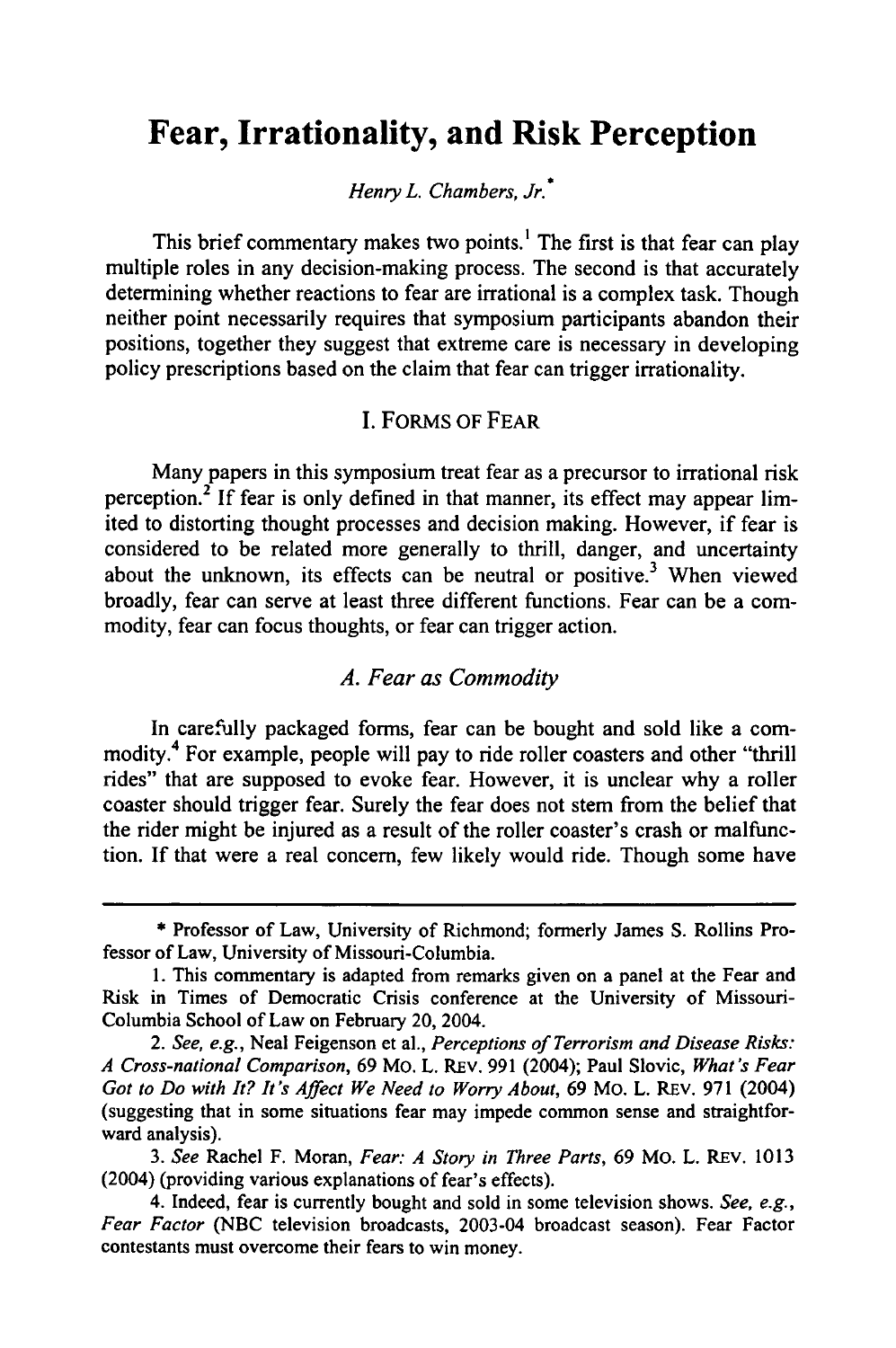died riding roller coasters,<sup>5</sup> such accidents are unexpected and not the realization of an accepted risk in riding. Nonetheless, the greater the fear or thrill generated, the more some want to ride.

Even when fear itself is not sold, it can be instrumental in selling other products. For example, life insurance purchases may stem from fear. Though life insurance does not eliminate the fear of death, it minimizes the fear that one's family will be destitute as a result of one's death. Given the relatively low risk of early death among the young and healthy, and the concomitant low risk that one's family will face the early death of a member and become destitute as a result, life insurance for the young and healthy would appear to be an irrational expenditure of money.<sup>6</sup> However, there is nothing irrational about spending even a significant amount of money to lower the risk of a relatively unlikely occurrence if the pain that would accompany the unlikely occurrence is quite high. One might still overpay for insurance, but such overpayment reflects insufficient market information-i.e., that the insurance could have been purchased more cheaply elsewhere—rather than irrational risk perception. Simply, that fear is a part of the decision to buy life insurance does not make the purchase irrational. Indeed, when fear is packaged as a commodity or has an effect on the purchase of a commodity, it can bethough is not always-assessed or valued in a highly rational way.

#### *B. Fear as Focuser*

Fear can also make one focus on what really matters and how much or how little something is valued. Indeed, fear may initiate a thought process that would never have occurred otherwise.7 For example, I have had a number of discussions with various law professor colleagues about keeping office doors open or closed when speaking with students. Some colleagues have told me that they always keep their doors open because they are afraid that untrue allegations of harassment or misconduct could accompany closed-door student meetings. Convinced that such unfounded allegations could ruin their careers, they have reached their decisions after thinking (often for the first time) about the costs and benefits of requiring that all student meetings be open-door. Usually, their consideration includes why professors meet with

<sup>5.</sup> *See, e.g.,* Gary Gentile, *Coroner Says Disneyland Coaster Rider Bled To Death,* CONTRA COSTA TIMES (Walnut Creek, Cal.), Sept. 11, 2003, at 4; Connie Page, *Six Flags Ride Reopens, A Month After Fatal Fall,* BOSTON GLOBE, May 30, 2004, at B4; *see also* Kimberly Atkins & Bob Fredericks, *Girl Killed on Play/and Ride,* JOURNAL NEWS (Westchester County, N.Y.), May 23,2004, at lA.

<sup>6.</sup> The likelihood that one's family would become destitute if the family's primary breadwinner died might be high. However, the probability that both the primary breadwinner will die and the family would become destitute as a result of the death is necessarily lower than the mere probability that the primary breadwinner will die.

<sup>7.</sup> In this way, fear can be likened to a campaign contribution that causes a politician to focus on one issue rather than another.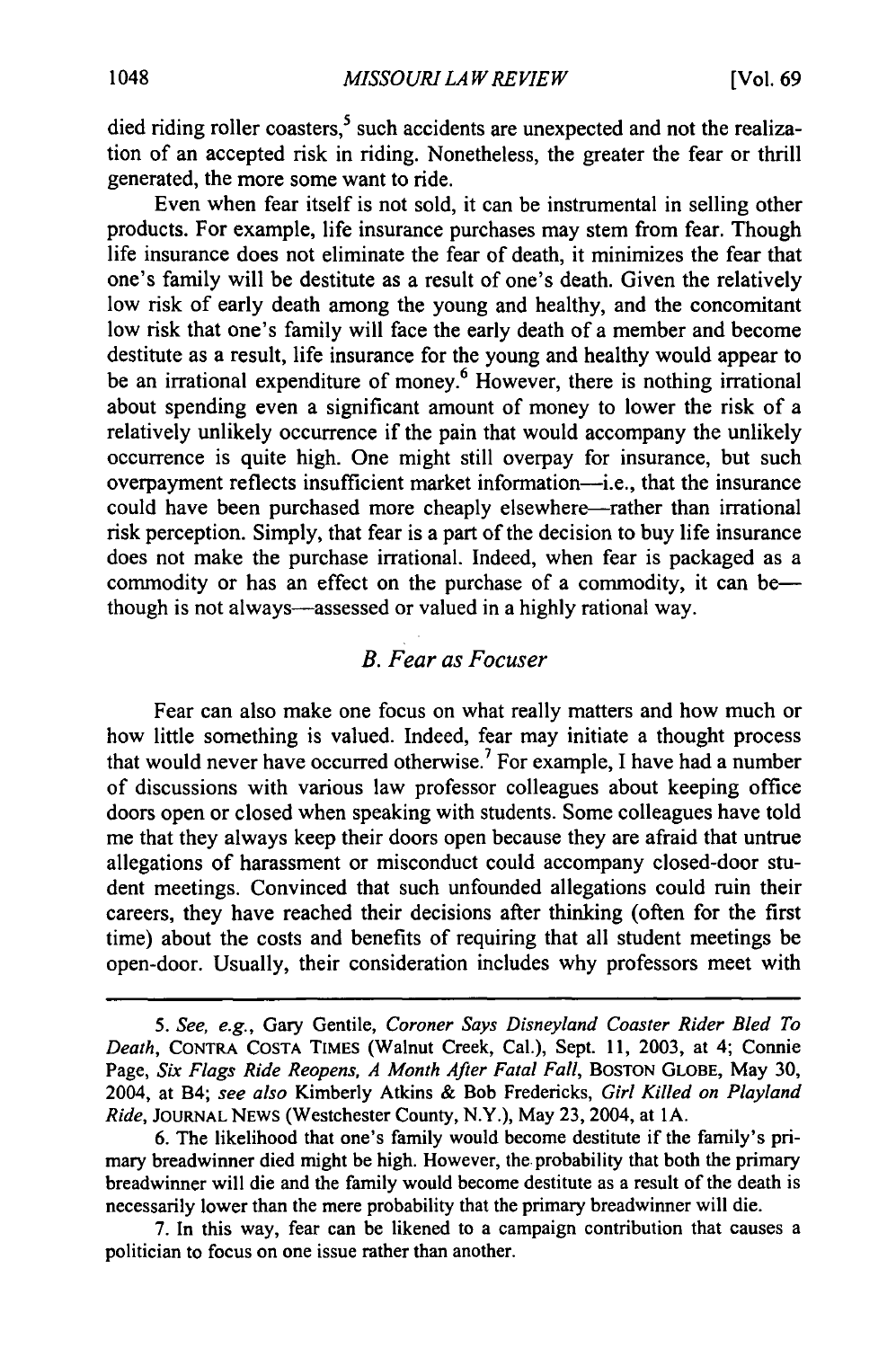students, whether such meetings should occur if they cannot be conducted in an open-door setting, and the general nature of relationships between students and professors. However one feels about the open-door/closed-door issue, the discussion-certainly fueled or triggered by fear which itself may be irrationally assessed-is a fruitful one that may force professors to rethink and strengthen their relationships with students.

## C. *Fear as Trigger*

As a number of this symposium's contributors suggest, fear can appear to trigger seemingly irrational actions from citizens, courts, and legislatures alike.<sup>8</sup> Indeed, particularly well-designed experiments may appear to prove that irrational thought processes accompany fear.<sup>9</sup> However, this effect may be similar to the effect that any overemphasized factor may have in a thought process. For example, love, joy, pain, and retribution can all trigger seemingly irrational thought processes. However, what appears irrational from one perspective may be highly rational from another perspective.

For example, many may deem the purchase of an expensive engagement ring to be a highly irrational act. At best, an engagement ring is a symbol of love, not love itself. A significant expenditure of money on a symbol of love by an impecunious but deeply loving couple may appear to be irrational. Nonetheless, the purchase and gift of an engagement ring may be considered highly rational. First, it arguably demonstrates the kind of seemingly irrational spending that supposedly accompanies love, thereby confirming the existence of love. Second, one might never convince one's putative spouse to get married until an engagement ring has been purchased. Like love, fear may trigger irrational actions or rational actions that simply appear irrational.

The comments above note three forms that fear can take. Rather than suggest that fear necessarily leads to rational decision making, these comments suggest that a one-size-fits-all vision of fear as invariably a trigger of irrational risk perception is too narrow. As importantly, they suggest that fear may be unexceptional, as it may affect thought processes no differently than other factors or emotions.

#### II. THE TRANSFORMATIVE POWER OF FEAR

Though fear can have the same effect on decision making as other emotions, it may have a greater capacity to change us and, in the process, convert acts that seemed irrational in the past into those that appear rational today. Simply, fear can transform us in ways that fundamentally alter how we perceive our world. *There's A Nightmare in My Closet,* a wonderful children's

<sup>8.</sup> *See, e.g.,* Slovic, *supra* note 2, at 984-89.

<sup>9.</sup> *See, e.g.,* Feigenson, eta!., *supra* note 2, at 995-99.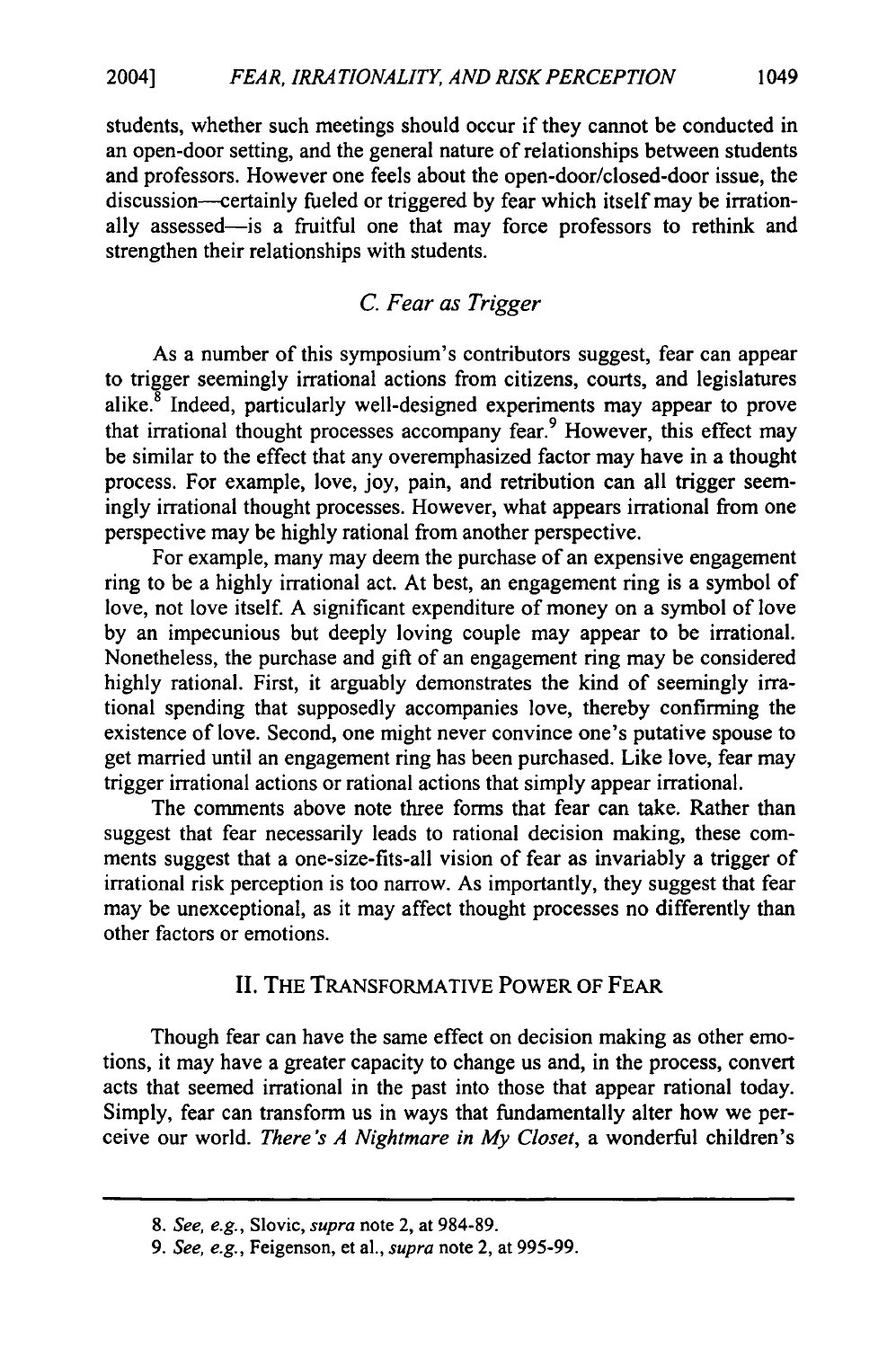book, provides insight on the transformative power of fear.<sup>10</sup> In the book, a child plans to vanquish the nightmare that lives in his closet. In the process of facing and embracing his fear/nightmare, he realizes that his fear was not so scary after all. Indeed, literally embracing the nightmare gives the child an opportunity to be nurturing and caring toward that which had scared him. Once he faces his first nightmare, the other nightmares in his closet are no longer scary. They are merely problems to be managed. The book suggests that facing and overcoming fear literally changes how the little boy looks at his surroundings. This lesson is well worth learning or relearning at any age.

Of course, the events of September 11, 2001, may have had a transformative effect on us as a society. The fears triggered and faced on that day literally changed many of us. The result may be that our definition of rationality has changed as well. Indeed, many scenarios that may have seemed irrational before September 11th are now routinely contemplated. Similarly, courses of action that may never have been taken before September 11th have been or may yet be taken.<sup>11</sup> What qualifies as rational is different today than what qualified as rational before September 11th. Though the reactions of those first transformed by fear may have seemed irrational to the majority at first glance, those reactions may come to define rationality if society as a whole is ultimately transformed by the same fears.

### III. FEAR AND DEMOCRATIC CRISIS

Given that this symposium focuses on Fear and Risk in Times of Democratic Crisis, I would be remiss if I did not very briefly mention race, risk perception, perceived irrationality, and democracy. Some who suggest that fear results in inaccurate or irrational risk perception seem to believe that individuals overestimate known or knowable risks and act irrationally based on those overestimations. However, whether a risk has been misperceived or overstated may depend on how a risk is defined. For example, the risks I face as a black man differ from those faced by others who are not black men. My fears stem from risks I face and derive in part from incidents in which I or my friends have been involved; they are likely different than the fears of those who are not black men.<sup>12</sup> If my experiences are deemed exceptional (and they are somewhat exceptional or atypical because they are experiences of a black

<sup>10.</sup> *See* MERCER MAYER, THERE'S A NIGHTMARE IN MY CLOSET ( 1968).

<sup>11.</sup> Certain interrogation strategies approved in the wake of the War on Terrorism may fall into this category. *See* Edward Epstein, *Interrogating POWs Defended-Rumsfeld Says Rules Meet Geneva Pact,* S.F. CHRONICLE, May 13, 2004, at A15 (noting methods of interrogation that apparently have been approved by U.S. government officials); Amanda Ripley, *The Rules of Interrogation: It's a Murky Business, But Some Methods Work Better Than Others,* TIME, May 17,2004, at 44 (same).

<sup>12.</sup> Indeed, the notion that different people, even those who appear similar, may have different fears and experiences is captured in the title and flavor of a popular novel. *See* BEBE MOORE CAMPBELL, YOUR BLUES AIN'T LIKE MINE (1995).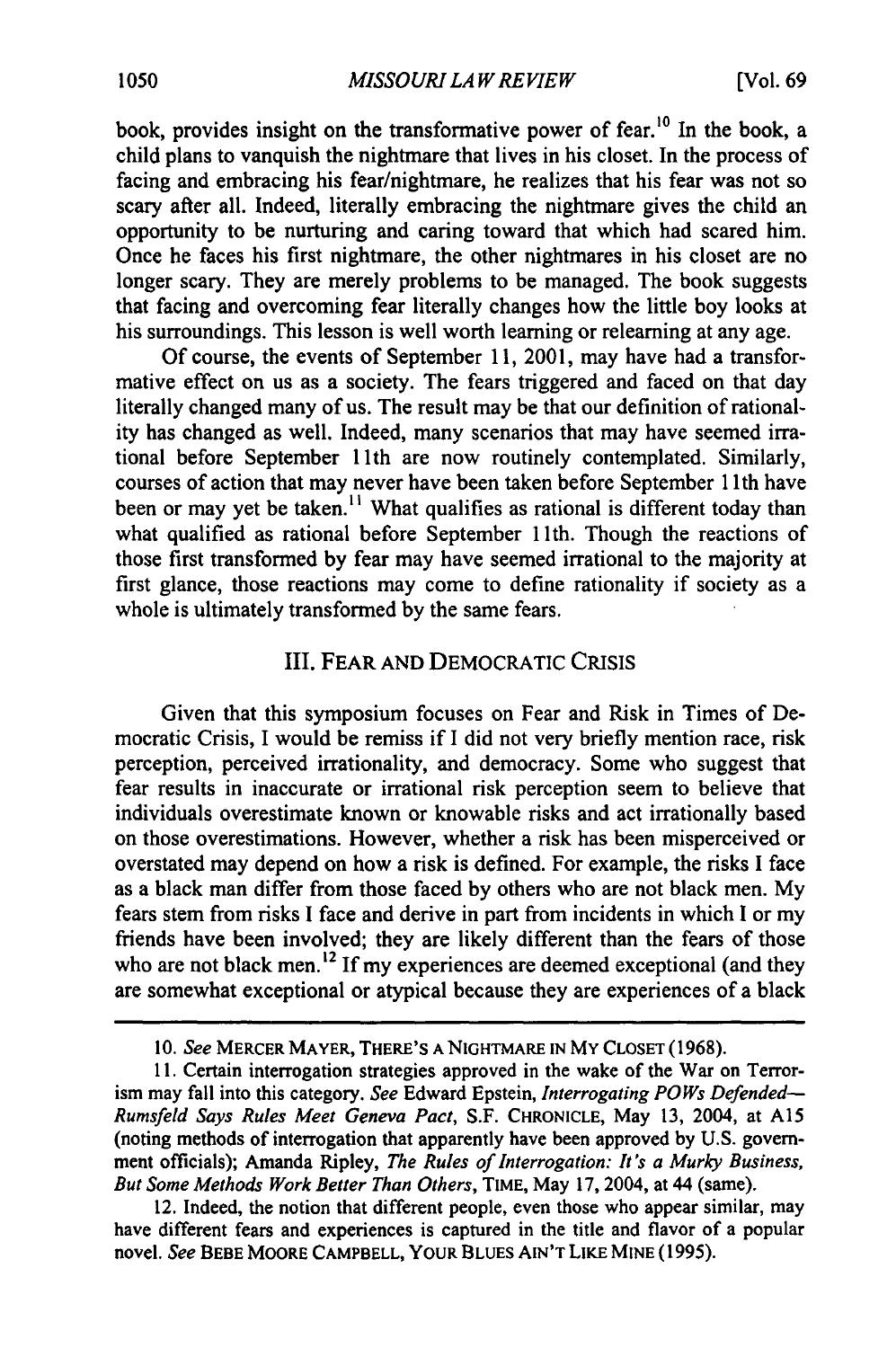man in a predominantly non-black land), my reaction to them may be deemed to be based on irrational or inaccurate risk perception. Many in the minority community and some in the majority community will deem my fears and the precautions I take against bad outcomes rational because they may share the same fears or appreciate them. However, if the majority of my fellow citizens deem my fears to be irrational or based on faulty risk perception, legislators may have little incentive to act on my fears. Because the fears of minorities may be deemed exceptional or non-representative and therefore easily dismissed by the majority, minorities arguably always live "in times of democratic crisis."<sup>13</sup>

#### **CONCLUSION**

Fear may not always be rational and may in fact lead to irrational behavior. However, we must be vigilant when labeling fear and actions triggered by fear as irrational. Improperly deriding fear as anti-rational may stem from a lack of recognition that competing value systems or desires may yield different outcomes. For example, consider what a standard downward-sloping demand curve tells us about people:



The upper left portion of the demand curve (D) represents a small number of people who are willing to pay a substantial amount for Good A, for which most people would only pay far less. The people in the upper left portion of the demand curve may be irrational, but they cannot be deemed irrational

<sup>13.</sup> Indeed, the ethnicity of who complains may affect whether the complaints are taken seriously. *See* PATRICIA]. WILLIAMS, THE ALCHEMY OF RACE AND RIGHTS 152 (1991) ("It may be different when someone white is describing need. Shorn of the hypnotic rhythmicity that blacks are said to bring to their woe, white statements of black needs suddenly acquire the sort of stark statistical authority that lawmakers can listen to and politicians hear. But from blacks, stark statistical statements of need are heard as strident, discordant, and unharmonious. Heard not as political but only against the backdrop of their erstwhile musicality, they are again abstracted to mood and angry sounds.").